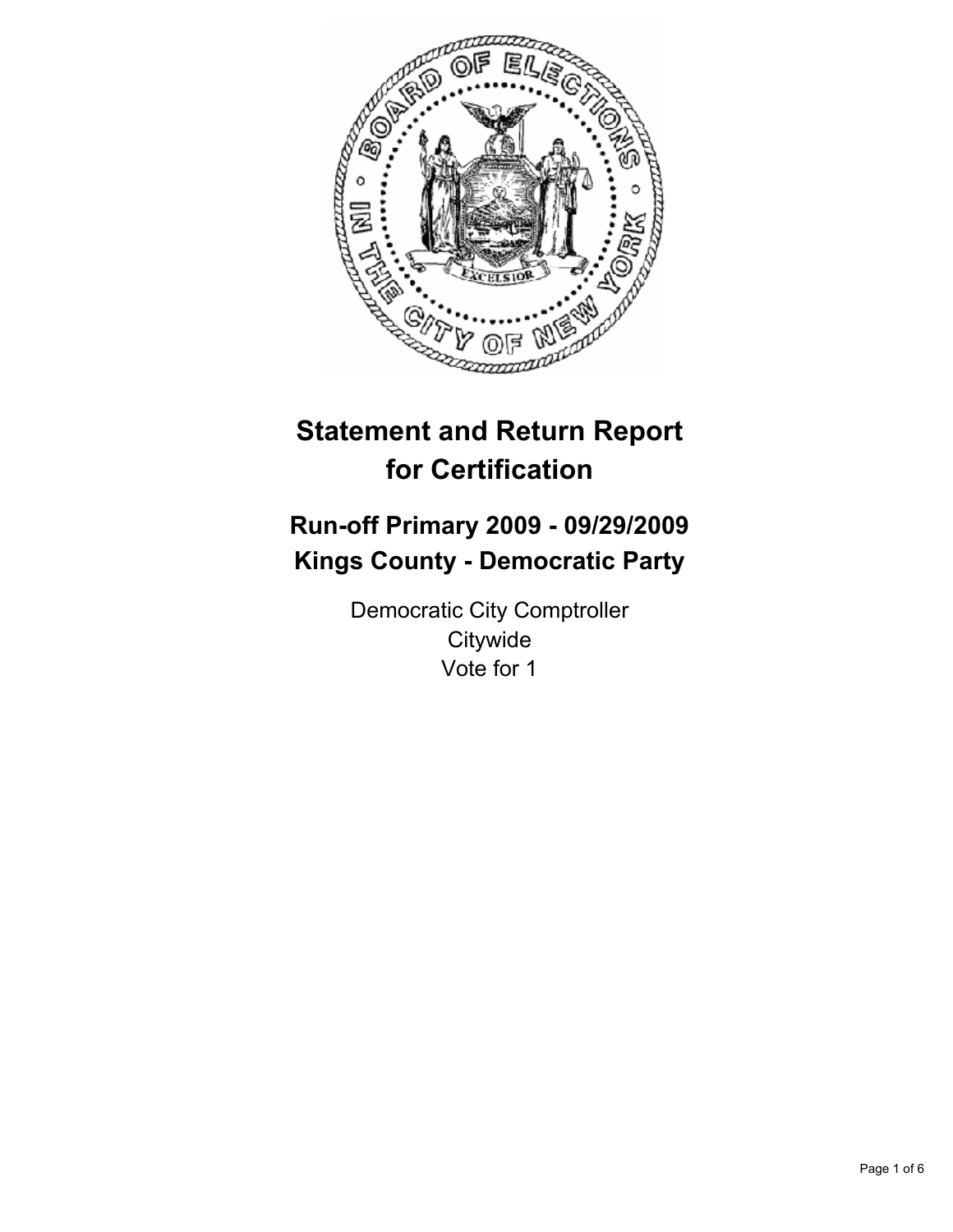

| <b>EMERGENCY</b>   | 2     |
|--------------------|-------|
| ABSENTEE/MILITARY  | 91    |
| AFFIDAVIT          | 27    |
| JOHN C LIU         | 2.763 |
| DAVID YASSKY       | 1.022 |
| <b>Total Votes</b> | 3.785 |

## **Assembly District 41**

| <b>Total Votes</b> | 3.674 |
|--------------------|-------|
| DAVID YASSKY       | 1,631 |
| JOHN C LIU         | 2,043 |
| AFFIDAVIT          | 18    |
| ABSENTEE/MILITARY  | 151   |
| <b>EMERGENCY</b>   | 12    |

## **Assembly District 42**

| <b>Total Votes</b> | 3.217 |
|--------------------|-------|
| DAVID YASSKY       | 1.206 |
| JOHN C LIU         | 2,011 |
| AFFIDAVIT          | 21    |
| ABSENTEE/MILITARY  | 125   |
| <b>EMERGENCY</b>   | 2     |

#### **Assembly District 43**

| <b>EMERGENCY</b>   | 6     |
|--------------------|-------|
| ABSENTEE/MILITARY  | 199   |
| AFFIDAVIT          | 48    |
| JOHN C LIU         | 2,819 |
| DAVID YASSKY       | 1,105 |
| <b>Total Votes</b> | 3.924 |

#### **Assembly District 44**

| <b>EMERGENCY</b>   | 30    |
|--------------------|-------|
| ABSENTEE/MILITARY  | 127   |
| <b>AFFIDAVIT</b>   | 49    |
| JOHN C LIU         | 2.754 |
| DAVID YASSKY       | 3.411 |
| <b>Total Votes</b> | 6,165 |

| <b>Total Votes</b> | 2,825 |
|--------------------|-------|
| DAVID YASSKY       | 1,621 |
| JOHN C LIU         | 1,204 |
| <b>AFFIDAVIT</b>   | 21    |
| ABSENTEE/MILITARY  | 167   |
| <b>EMERGENCY</b>   | 4     |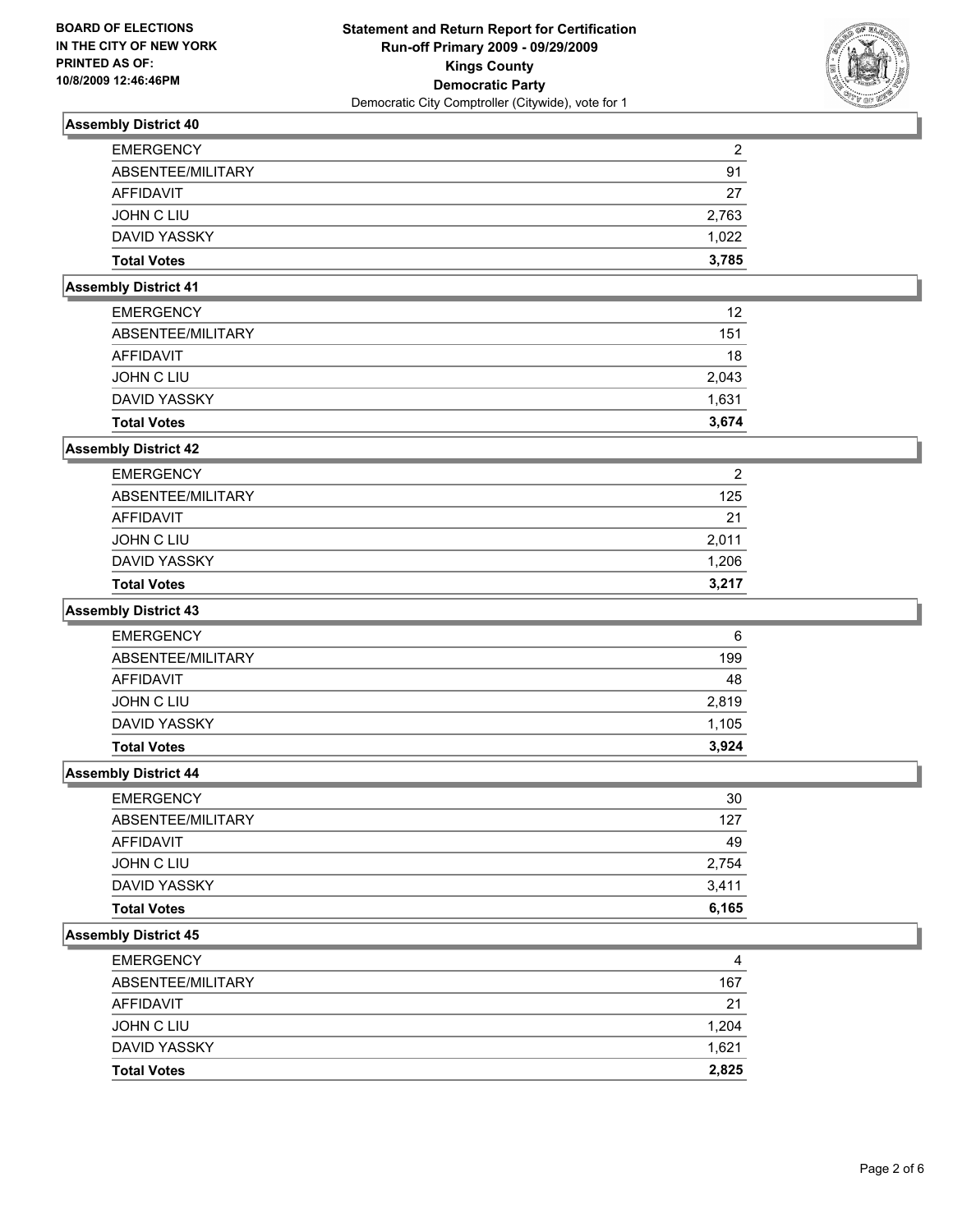

| <b>EMERGENCY</b>   | 5     |
|--------------------|-------|
| ABSENTEE/MILITARY  | 211   |
| AFFIDAVIT          | 23    |
| JOHN C LIU         | 1,843 |
| DAVID YASSKY       | 1,834 |
| <b>Total Votes</b> | 3,677 |

## **Assembly District 47**

| <b>Total Votes</b> | 2.952 |
|--------------------|-------|
| DAVID YASSKY       | 931   |
| JOHN C LIU         | 2.021 |
| AFFIDAVIT          | 21    |
| ABSENTEE/MILITARY  | 155   |
| <b>EMERGENCY</b>   | 0     |

## **Assembly District 48**

| <b>Total Votes</b> | 2,693 |
|--------------------|-------|
| DAVID YASSKY       | 1,687 |
| JOHN C LIU         | 1,006 |
| AFFIDAVIT          | 21    |
| ABSENTEE/MILITARY  | 95    |
| <b>EMERGENCY</b>   | 6     |

#### **Assembly District 49**

| <b>EMERGENCY</b>   | 8     |
|--------------------|-------|
| ABSENTEE/MILITARY  | 87    |
| AFFIDAVIT          | 19    |
| JOHN C LIU         | 1,396 |
| DAVID YASSKY       | 689   |
| <b>Total Votes</b> | 2.085 |

#### **Assembly District 50**

| <b>EMERGENCY</b>   | 0     |
|--------------------|-------|
| ABSENTEE/MILITARY  | 83    |
| <b>AFFIDAVIT</b>   | 44    |
| JOHN C LIU         | 1.721 |
| DAVID YASSKY       | 2,250 |
| <b>Total Votes</b> | 3,971 |

| <b>Total Votes</b> | 1.895 |
|--------------------|-------|
| DAVID YASSKY       | 687   |
| JOHN C LIU         | 1,208 |
| <b>AFFIDAVIT</b>   | 35    |
| ABSENTEE/MILITARY  | 58    |
| <b>EMERGENCY</b>   |       |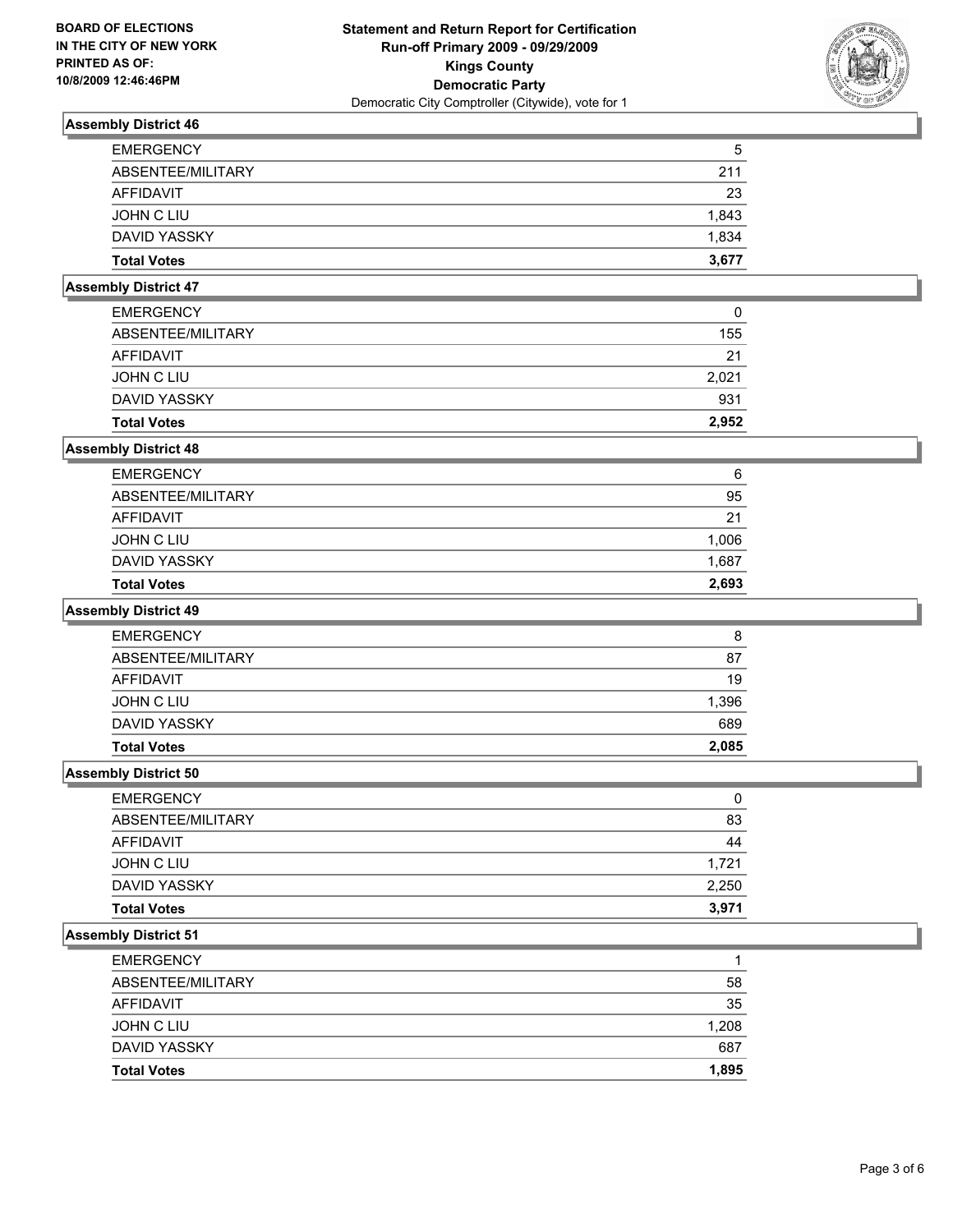

| <b>Total Votes</b> | 10,205 |
|--------------------|--------|
| DAVID YASSKY       | 6,455  |
| JOHN C LIU         | 3,750  |
| AFFIDAVIT          | 98     |
| ABSENTEE/MILITARY  | 187    |
| <b>EMERGENCY</b>   | 26     |

## **Assembly District 53**

| <b>Total Votes</b> | 2.766 |
|--------------------|-------|
| DAVID YASSKY       | 1,070 |
| JOHN C LIU         | 1,696 |
| AFFIDAVIT          | 46    |
| ABSENTEE/MILITARY  | 51    |
| <b>EMERGENCY</b>   | 23    |

## **Assembly District 54**

| <b>EMERGENCY</b><br>ABSENTEE/MILITARY<br>AFFIDAVIT<br>JOHN C LIU<br>DAVID YASSKY | <b>Total Votes</b> | 1.642 |
|----------------------------------------------------------------------------------|--------------------|-------|
|                                                                                  |                    | 504   |
|                                                                                  |                    | 1,138 |
|                                                                                  |                    | 21    |
|                                                                                  |                    | 44    |
|                                                                                  |                    | 9     |

#### **Assembly District 55**

| <b>Total Votes</b> | 2.873 |
|--------------------|-------|
| DAVID YASSKY       | 740   |
| JOHN C LIU         | 2,133 |
| AFFIDAVIT          | 17    |
| ABSENTEE/MILITARY  | 97    |
| <b>EMERGENCY</b>   | 6     |

#### **Assembly District 56**

| <b>EMERGENCY</b>   | 47    |
|--------------------|-------|
| ABSENTEE/MILITARY  | 136   |
| AFFIDAVIT          | 26    |
| JOHN C LIU         | 2,792 |
| DAVID YASSKY       | 904   |
| <b>Total Votes</b> | 3,696 |

| <b>Total Votes</b> | 5.670 |
|--------------------|-------|
| DAVID YASSKY       | 1.716 |
| JOHN C LIU         | 3,954 |
| AFFIDAVIT          | 74    |
| ABSENTEE/MILITARY  | 185   |
| <b>EMERGENCY</b>   | 3     |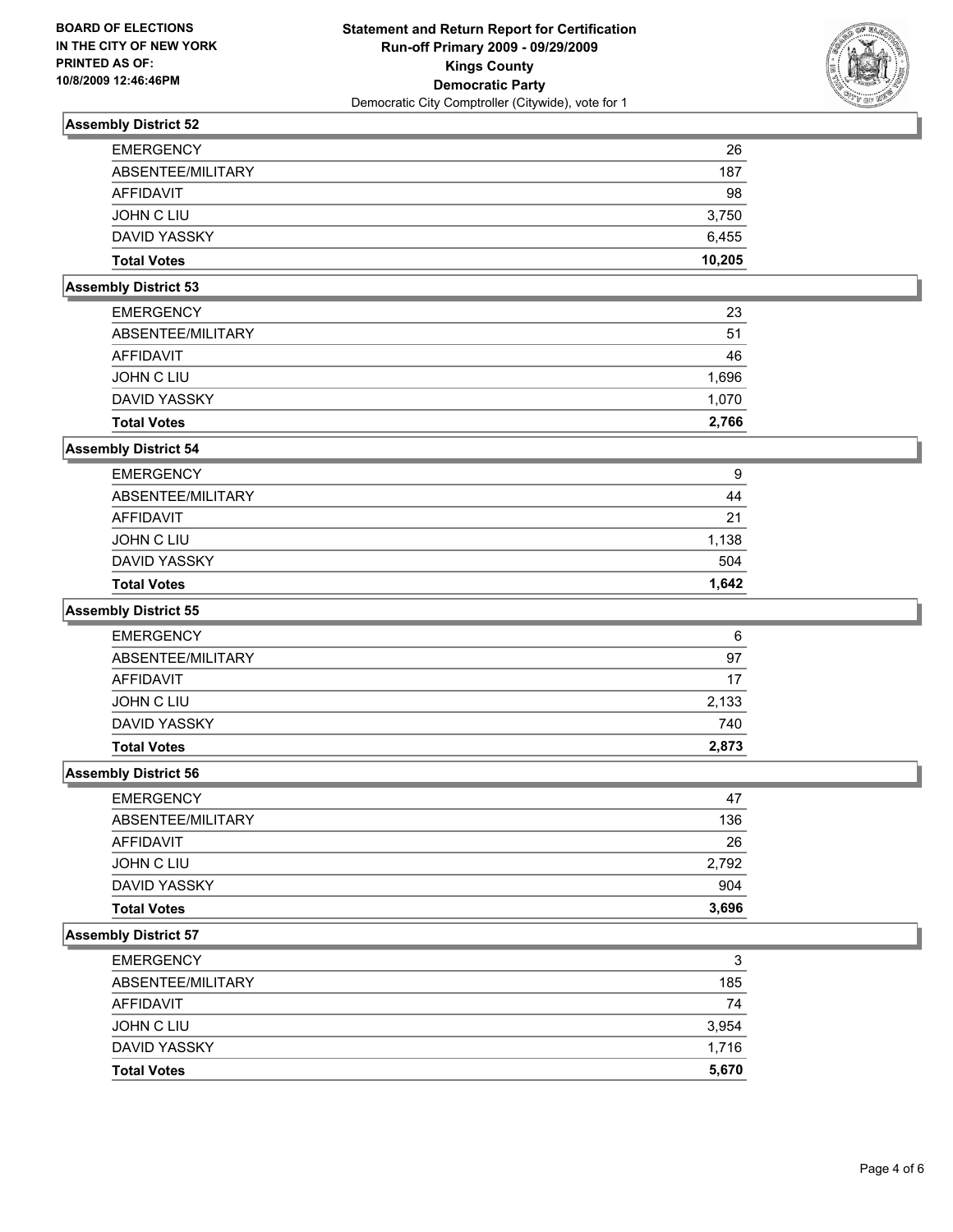

| <b>Total Votes</b> | 3,681 |
|--------------------|-------|
| DAVID YASSKY       | 896   |
| JOHN C LIU         | 2,785 |
| AFFIDAVIT          | 20    |
| ABSENTEE/MILITARY  | 243   |
| <b>EMERGENCY</b>   | 23    |

## **Assembly District 59**

| <b>Total Votes</b> | 2,865 |
|--------------------|-------|
| DAVID YASSKY       | 1.427 |
| JOHN C LIU         | 1.438 |
| AFFIDAVIT          | 14    |
| ABSENTEE/MILITARY  | 128   |
| <b>EMERGENCY</b>   | 14    |

| <b>Total Votes</b> | 1.250 |
|--------------------|-------|
| DAVID YASSKY       | 605   |
| JOHN C LIU         | 645   |
| AFFIDAVIT          | 11    |
| ABSENTEE/MILITARY  | 29    |
| <b>EMERGENCY</b>   |       |